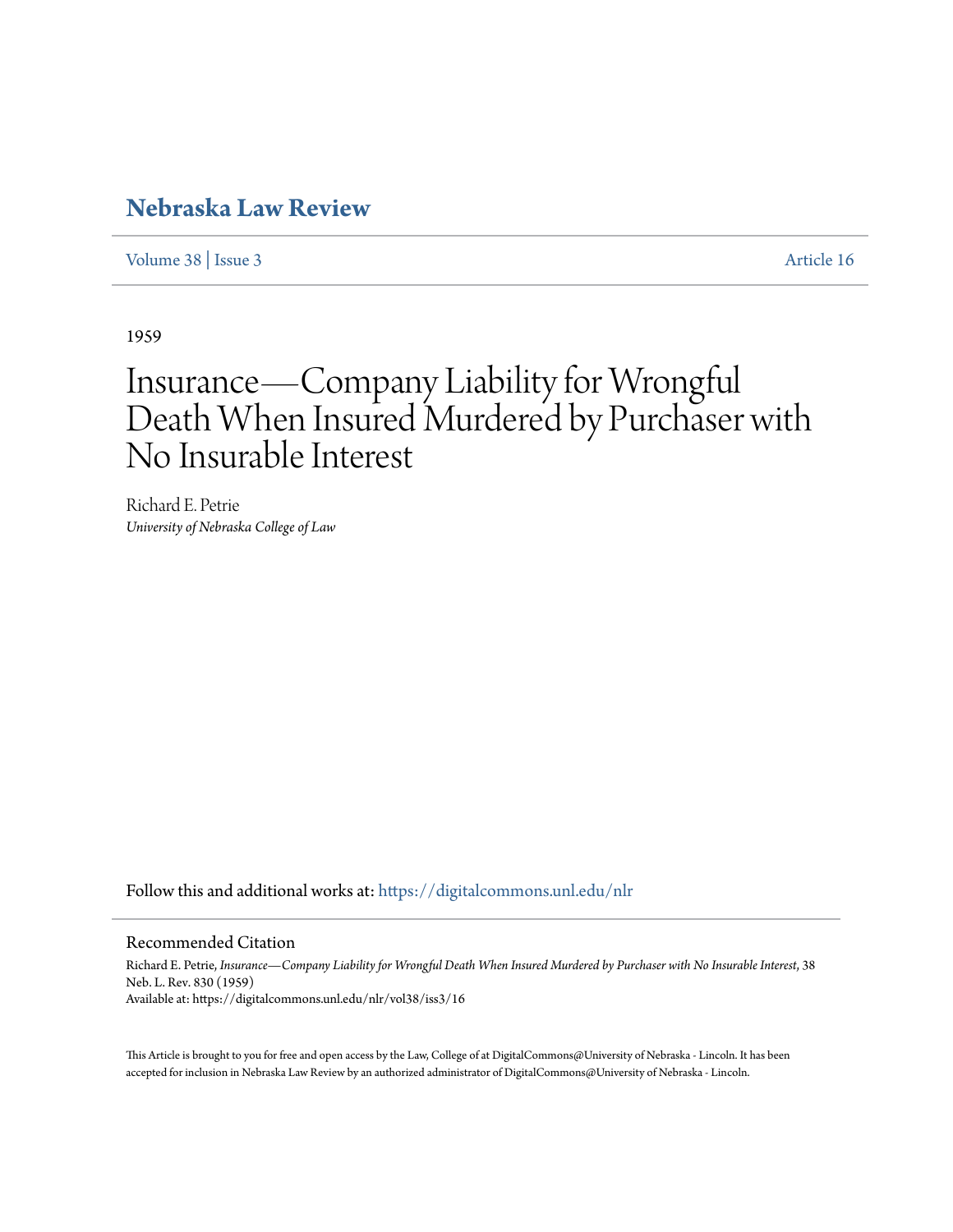#### 830 NEBRASKA LAW REVIEW

### **Insurance-Company Liability For Wrongful Death When Insured Murdered By Purchaser Wi:th No Insurable In:teres:t**

Three insurance companies negligently issued policies on the life of a two-year-old child to an aunt-in-law having no insurable interest in the child's life. A few months later, the aunt murdered the child.1 Plaintiff, the child's father, recovered a \$75,000 judgment against the insurance companies for his child's wrongful death. Held: Judgment affirmed. The central reason for refusing to recognize insurance contracts where the beneficiary has no insurable interest is that such contracts provide a motive for murder. Hence an insurance company must use reasonable care not to issue a life insurance policy to one with no insurable interest and murder of the insured by the "no insurable interest" beneficiary may accordingly be found to be a foreseeable consequence of failing to exercise such care. -*Liberty*  Life *Insurance Company v.* Weldon, 267 Ala. 171, 100 So.2d 696 (1957).

The court's reliance on the law of insurance to support its holding on foreseeability seems misplaced. While statements can be found to the effect that the law of insurable interests is to some extent premised on a "temptation to murder" rationale,<sup>2</sup> certainly its central basis is not temptation to murder but the public policy against gambling. This is evident not only from

l Dennison v. State, 259 Ala. 424, 66 So.2d 552 (1953) affirmed conviction of the aunt for murder.

<sup>2</sup> Helmetag's Admr'x v. Miller, 76 Ala. 183 (1874).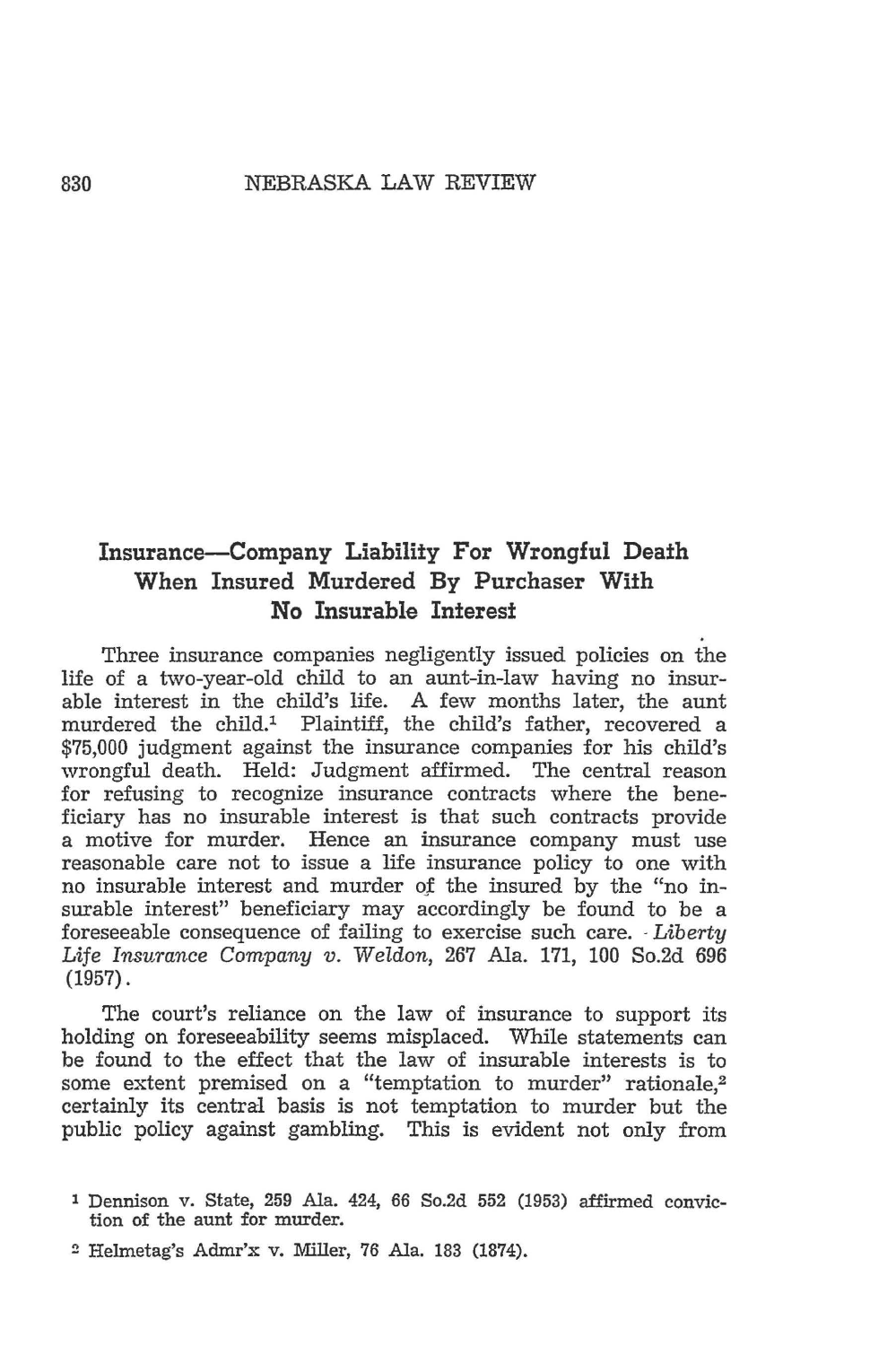#### NOTES 831

the many holdings that insurance policies are freely assignable<sup>3</sup> but from judicial approval of other interests involving tendencies quite as fatal to human life-life-tenant-remainderman and testator-legatee relationships,4 for example. An illustrative case is *Chamberlain v. Butler.*<sup>5</sup> The Nebraska Court, in response to the argument that insurance policies may not be assigned to strangers because this would create a temptation to murder and holding insurance policies to be freely assignable stated as follows:

... the same desire would exist on the part of a creditor who has an insurable interest, or of one who had advanced money on has an insurable interest, or of one who had advanced money on the policy, where his only hope of reimbursing himself for the loan might be the policy. It is exceedingly doubtful if strangers are any more apt to either desire to seek to accomplish the death of others than are those nearly related to them.6

Probably the holding should be viewed as merely another illustration of the modern judicial tendency towards expansion of the traditional proximate cause doctrine. *Weldon7* seems quite irreconcilable with traditional cases such as *Palsgraf8* where the falling of the scale was held to be a non-foreseeable consequence of pushing the firecracker-laden passenger. The expansion of proximate cause, illustrated by *W eldon9* is likewise discernable in several other recent cases. In *Genovay v. Fox,* 10 for example, the court held a proprietor of a bowling alley-bar liable when the plaintiff was shot and wounded by a gunman who had been jumped by another patron while robbing the defendant's place of business. The court stated that the proprietor was under a duty to conduct himself so as to avoid inducing or encouraging resistance to the bandit if resistance reasonably appeared to entail an increased risk of serious injury or death to those present.<sup>11</sup>

- a Murphy v. Reid, 64 Miss. 614, 1 So. 761 (1887), Chamberlain v. Butler, 61 Neb. 730, 86 N.W. 48 (1901), Bray v. Malcolm, 194 Ga. 593, 22 So.2d 126 (1942), Butterworth v. Missouri Valley Trust Co., 62 Mo. 133, 240 S.W.2d 676 (1951).
- <sup>4</sup>Murphy v. Reid, 64 Miss. 614, 1 So. 761 (1887), Clark v. Allen, 11 R.I. 439 (1877).
- 0 61 Neb. 730, 86 N.W. 481 (1901).
- 6 Id., at 738, 482.
- 7 267 Ala. 171, 100 So.2d 696 (1957).
- s Palsgraf v. Long Island R. Co., 248 N.Y. 339, 162 N.E. 99 (1928).
- 9 Supra, note 7.
- lo 50 N.J.Super. 598, 143 A.2d 229 (1958).
- 11 The court found that the defendant intended to communicate to others present in the room, the availability of a concerted attack on the gun-